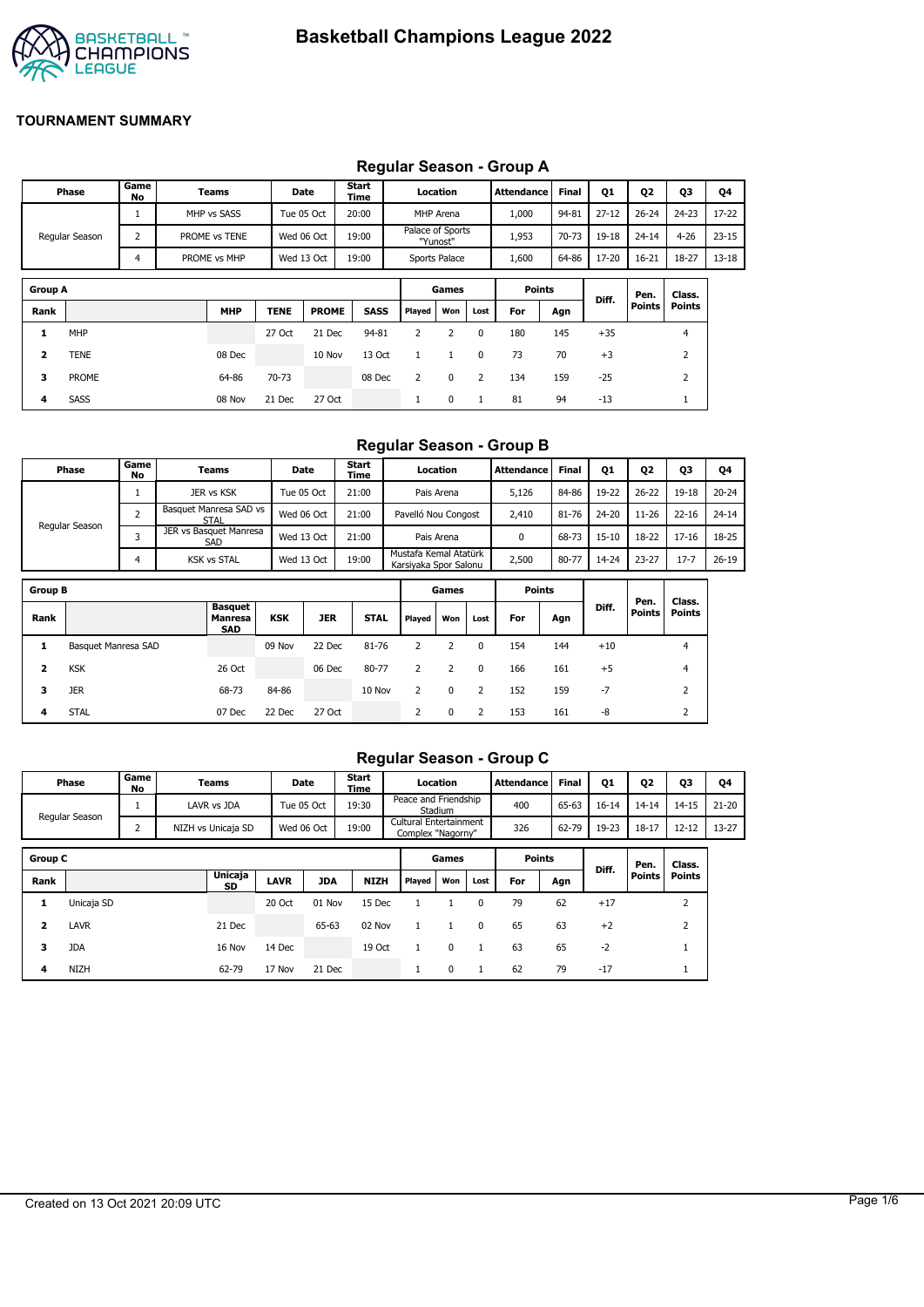

|                |                               |                |                                                             |             |            |               |              |               |              | Requiar Season - Group D |       |           |                |                  |           |
|----------------|-------------------------------|----------------|-------------------------------------------------------------|-------------|------------|---------------|--------------|---------------|--------------|--------------------------|-------|-----------|----------------|------------------|-----------|
|                | Phase                         | Game<br>No     | Teams                                                       |             | Date       | Start<br>Time |              | Location      |              | <b>Attendance</b>        | Final | <b>Q1</b> | Q <sub>2</sub> | Q3               | Q4        |
|                | Regular Season                |                | Universo Treviso Basket<br><b>SSDRL vs RIGA</b>             |             | Tue 05 Oct | 20:30         |              | Palaverde     |              | 1,353                    | 91-85 | $23 - 22$ | 19-30          | $23 - 12$        | $26 - 21$ |
|                |                               | $\overline{2}$ | SZOM vs AEK                                                 |             | Wed 06 Oct | 18:00         |              | Savaria Arena |              | 2,200                    | 83-78 | 19-21     | $19 - 14$      | 19-19            | $26 - 24$ |
| <b>Group D</b> |                               |                |                                                             |             |            |               |              | Games         |              | <b>Points</b>            |       |           |                |                  |           |
| Rank           |                               |                | <b>Universo</b><br>Treviso<br><b>Basket</b><br><b>SSDRL</b> | <b>SZOM</b> | <b>AEK</b> | <b>RIGA</b>   | Played       | Won           | Lost         | For                      | Agn   | Diff.     | Pen.<br>Points | Class.<br>Points |           |
| 1              | Universo Treviso Basket SSDRL |                |                                                             | 03 Nov      | 22 Dec     | $91 - 85$     | $\mathbf{1}$ | 1             | $\mathbf{0}$ | 91                       | 85    | $+6$      |                | $\overline{2}$   |           |
| 2              | SZOM                          |                | 17 Nov                                                      |             | 83-78      | 22 Dec        | $\mathbf{1}$ | $\mathbf{1}$  | $\mathbf{0}$ | 83                       | 78    | $+5$      |                | $\overline{2}$   |           |
| 3              | AEK                           |                | 19 Oct                                                      | 14 Dec      |            | 15 Nov        | $\mathbf{1}$ | 0             | 1            | 78                       | 83    | $-5$      |                | $\mathbf{1}$     |           |
| 4              | <b>RIGA</b>                   |                | 14 Dec                                                      | 20 Oct      | 03 Nov     |               | л.           | 0             | $\mathbf{1}$ | 85                       | 91    | -6        |                | T                |           |

## **Regular Season - Group D**

## **Regular Season - Group E**

| Phase          | Game<br>No | Teams               | <b>Date</b> | <b>Start</b><br>Time | Location                    | Attendance | <b>Final</b> | Q1        | Q <sub>2</sub> | Q3        | Q4        |
|----------------|------------|---------------------|-------------|----------------------|-----------------------------|------------|--------------|-----------|----------------|-----------|-----------|
|                |            | <b>IGOK vs PAOK</b> | Tue 05 Oct  | 18:30                | Sportska Dvorana<br>Laktaši | 700        | 68-64        | 19-12     | $7 - 20$       | $17 - 17$ | $25 - 15$ |
|                |            | <b>GALA vs NYMB</b> | Wed 06 Oct  | 21:00                | Sinan Erdem Arena           | 200،       | 101-85       | 23-26     | 29-22          | $23 - 19$ | $26 - 18$ |
| Regular Season |            | PAOK vs NYMB        | Tue 12 Oct  | 19:30                | PAOK Sports Arena           | 500ء       | 83-84        | $11 - 21$ | $24 - 19$      | $23 - 25$ | $25 - 19$ |
|                |            | IGOK vs GALA        | Wed 13 Oct  | 18:30                | Sportska Dvorana<br>Laktaši | 1,000      | 85-89        | 17-27     | $27 - 25$      | $23 - 16$ | 18-21     |

| <b>Group E</b> |             |             |             |             |             |        | Games |      | <b>Points</b> |     |       | Pen.          | Class.        |
|----------------|-------------|-------------|-------------|-------------|-------------|--------|-------|------|---------------|-----|-------|---------------|---------------|
| Rank           |             | <b>GALA</b> | <b>IGOK</b> | <b>NYMB</b> | <b>PAOK</b> | Played | Won   | Lost | For           | Agn | Diff. | <b>Points</b> | <b>Points</b> |
|                | <b>GALA</b> |             | 09 Nov      | 101-85      | 08 Dec      |        |       | 0    | 190           | 170 | $+20$ |               | 4             |
| 2              | IGOK        | 85-89       |             | 07 Dec      | 68-64       |        |       |      | 153           | 153 | $+0$  |               | 3             |
| 3              | <b>NYMB</b> | 22 Dec      | 26 Oct      |             | 09 Nov      |        |       |      | 169           | 184 | $-15$ |               | 3             |
| 4              | <b>PAOK</b> | 25 Oct      | 22 Dec      | 83-84       |             | 2      | 0     | 2    | 147           | 152 | -5    |               | ∠             |

### **Regular Season - Group F**

|                | Phase          | Game<br>No | Teams               |             | Date        | Start<br>Time |                    | Location            |      | <b>Attendance</b> | <b>Final</b> | 01        | <b>Q2</b>     | 03             | Q4        |
|----------------|----------------|------------|---------------------|-------------|-------------|---------------|--------------------|---------------------|------|-------------------|--------------|-----------|---------------|----------------|-----------|
|                |                |            | <b>TOFA vs OOST</b> |             | Tue 05 Oct  | 19:00         | Tofas Nilüfer Spor | Salonu              |      | 700               | $92 - 83$    | $29 - 16$ | $20 - 22$     | $27 - 22$      | $16 - 23$ |
|                | Regular Season | 2          | SIG vs KALE         |             | Wed 06 Oct  | 20:30         |                    | <b>Rhenus Sport</b> |      | 3,025             | 75-73        | 19-24     | $22 - 12$     | $17 - 17$      | 17-20     |
|                |                | 3          | OOST vs SIG         |             | Mon 11 Oct  | 20:00         |                    | Versluys   Dôme     |      | 901               | $77 - 83$    | $15 - 14$ | $23 - 25$     | 19-28          | $20 - 16$ |
|                |                | 4          | TOFA vs KALE        |             | Tue 12 Oct  | 19:00         | Tofas Nilüfer Spor | Salonu              |      | 0                 | 77-81        | $25 - 18$ | $15 - 22$     | 18-22          | 19-19     |
|                |                |            |                     |             |             |               |                    |                     |      |                   |              |           |               |                |           |
| <b>Group F</b> |                |            |                     |             |             |               |                    | Games               |      | <b>Points</b>     |              | Diff.     | Pen.          | Class.         |           |
| Rank           |                |            | <b>SIG</b>          | <b>KALE</b> | <b>TOFA</b> | <b>OOST</b>   | Played             | Won                 | Lost | For               | Agn          |           | <b>Points</b> | Points         |           |
| 1              | SIG            |            |                     | $75 - 73$   | 26 Oct      | 21 Dec        | 2                  | 2                   | 0    | 158               | 150          | $+8$      |               | $\overline{4}$ |           |
| 2              | KALE           |            | 07 Dec              |             | 21 Dec      | 26 Oct        | 2                  |                     |      | 154               | 152          | $+2$      |               | 3              |           |
| 3              | <b>TOFA</b>    |            | 10 Nov              | 77-81       |             | $92 - 83$     | 2                  |                     |      | 169               | 164          | $+5$      |               | 3              |           |

**4** OOST 77-83 10 Nov 08 Dec 2 0 2 160 175 -15 2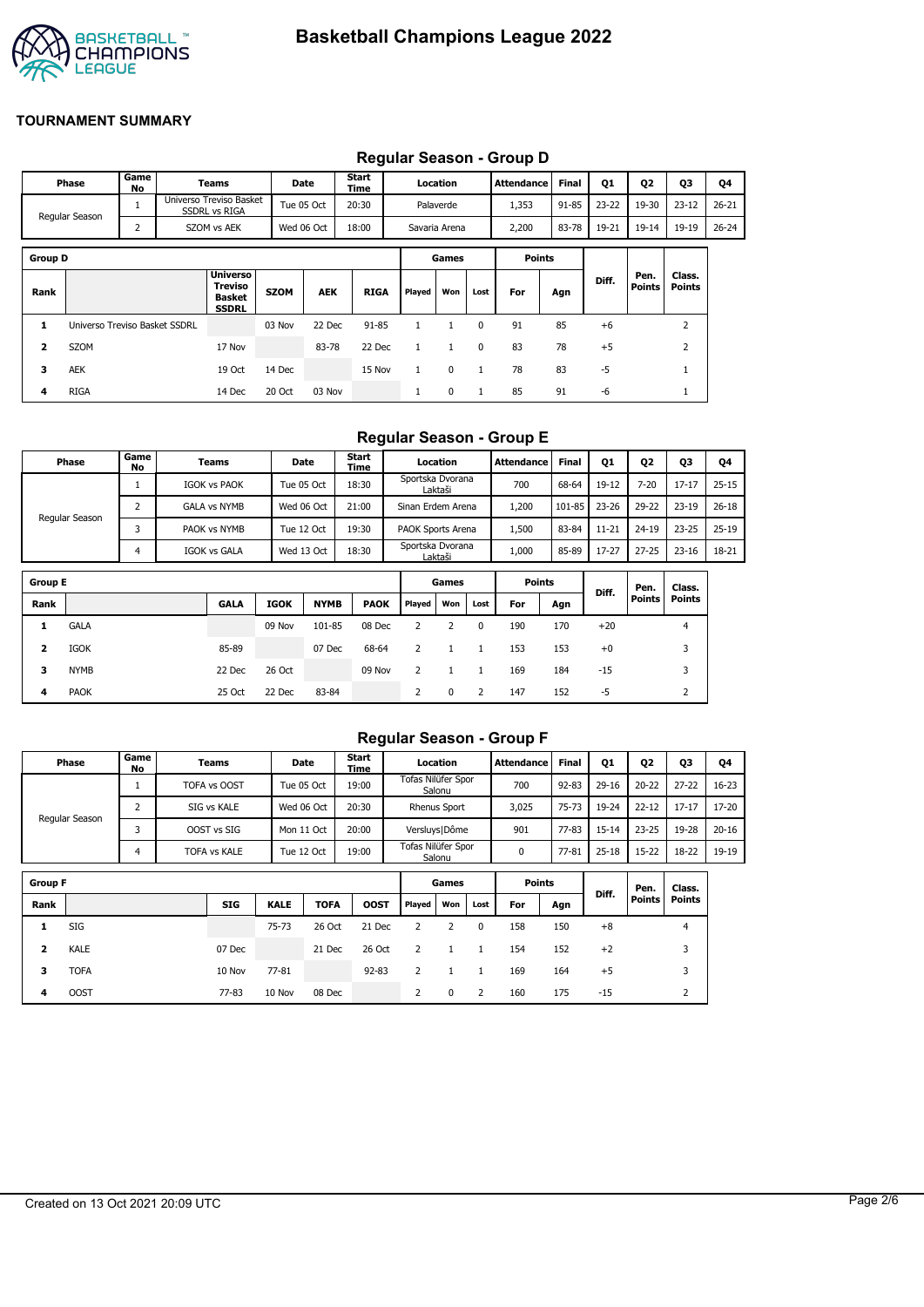

# **Regular Season - Group G**

|                |                |            |                     |             |            |               |                                               |                |              | Regular Ocason - Oroup O |              |          |               |               |           |
|----------------|----------------|------------|---------------------|-------------|------------|---------------|-----------------------------------------------|----------------|--------------|--------------------------|--------------|----------|---------------|---------------|-----------|
|                | Phase          | Game<br>No | Teams               |             | Date       | Start<br>Time |                                               | Location       |              | <b>Attendance</b>        | <b>Final</b> | Q1       | Q2            | <b>Q3</b>     | Q4        |
|                | Regular Season | 1          | <b>BRIN vs HOLO</b> |             | Wed 06 Oct | 20:30         | Palazzetto dello Sport<br>"Elio Pentassuglia" |                |              | 1,000                    | 61-88        | $9 - 29$ | $13 - 20$     | $17 - 21$     | $22 - 18$ |
|                |                | 2          | CLUJ vs DSK         |             | Tue 05 Oct | 19:30         |                                               | <b>BTarena</b> |              | 1,650                    | 66-60        | 14-21    | $18 - 10$     | $21 - 16$     | $13 - 13$ |
|                |                |            |                     |             |            |               |                                               |                |              |                          |              |          |               |               |           |
| <b>Group G</b> |                |            |                     |             |            |               |                                               | Games          |              | <b>Points</b>            |              | Diff.    | Pen.          | Class.        |           |
| Rank           |                |            | <b>HOLO</b>         | <b>CLUJ</b> | <b>DSK</b> | <b>BRIN</b>   | Played                                        | Won            | Lost         | For                      | Agn          |          | <b>Points</b> | <b>Points</b> |           |
| 1              | <b>HOLO</b>    |            |                     | 03 Nov      | 15 Dec     | 22 Dec        |                                               |                | $\Omega$     | 88                       | 61           | $+27$    |               | 2             |           |
| 2              | <b>CLUJ</b>    |            | 17 Nov              |             | 66-60      | 15 Dec        |                                               |                | 0            | 66                       | 60           | $+6$     |               | 2             |           |
| 3              | <b>DSK</b>     |            | 20 Oct              | 22 Dec      |            | 03 Nov        |                                               | $\mathbf 0$    | $\mathbf{1}$ | 60                       | 66           | -6       |               |               |           |
| 4              | <b>BRIN</b>    |            | 61-88               | 18 Oct      | 16 Nov     |               |                                               | 0              | 1            | 61                       | 88           | $-27$    |               |               |           |

## **Regular Season - Group H**

|                         | Phase          | Game<br>No | Teams                | Date         |             | <b>Start</b><br>Time |                                              | Location         |          | Attendance    | <b>Final</b> | Q1        | Q <sub>2</sub> | Q3            | Q4        |
|-------------------------|----------------|------------|----------------------|--------------|-------------|----------------------|----------------------------------------------|------------------|----------|---------------|--------------|-----------|----------------|---------------|-----------|
|                         | Regular Season |            | <b>BURG vs BESIK</b> | Mon 04 Oct   |             | 20:30                | <b>Pabellon Multiusos</b><br>Coliseum Burgos |                  |          | 7,415         | 82-74        | $21 - 20$ | $23 - 23$      | $14 - 15$     | $24 - 16$ |
|                         |                | 2          | OLDEN vs VILN        | Wed 06 Oct   |             | 20:00                |                                              | <b>EWE Arena</b> |          | 2,836         | 76-72        | $16 - 18$ | $21 - 20$      | $21 - 21$     | 18-13     |
| <b>Group H</b>          |                |            |                      |              |             |                      |                                              | Games            |          | <b>Points</b> |              |           | Pen.           | Class.        |           |
| Rank                    |                |            | <b>BURG</b>          | <b>OLDEN</b> | <b>VILN</b> | <b>BESIK</b>         | Played                                       | Won              | Lost     | For           | Agn          | Diff.     | Points         | <b>Points</b> |           |
| 1                       | <b>BURG</b>    |            |                      | 02 Nov       | 21 Dec      | 82-74                |                                              |                  | $\Omega$ | 82            | 74           | $+8$      |                | 2             |           |
| $\overline{\mathbf{2}}$ | <b>OLDEN</b>   |            | 17 Nov               |              | 76-72       | 19 Oct               |                                              |                  | $\Omega$ | 76            | 72           | $+4$      |                | 2             |           |
| з                       | <b>VILN</b>    |            | 19 Oct               | 13 Dec       |             | 17 Nov               |                                              | $\Omega$         |          | 72            | 76           | $-4$      |                |               |           |
| 4                       | <b>BESIK</b>   |            | 14 Dec               | 21 Dec       | 02 Nov      |                      | л.                                           | 0                |          | 74            | 82           | -8        |                | <b>T</b>      |           |

| Legend:    |                            |       |                   |                    |              |    |              |
|------------|----------------------------|-------|-------------------|--------------------|--------------|----|--------------|
| Class.     | <sup>∽เ</sup> assification | Diff. | <b>Difference</b> | <b>DSQ</b><br>$ -$ | Disqualified | GP | Games played |
| <b>OTx</b> | Overtime                   | Qx    | Quarter Time      | W/L                | Win/Loss     |    |              |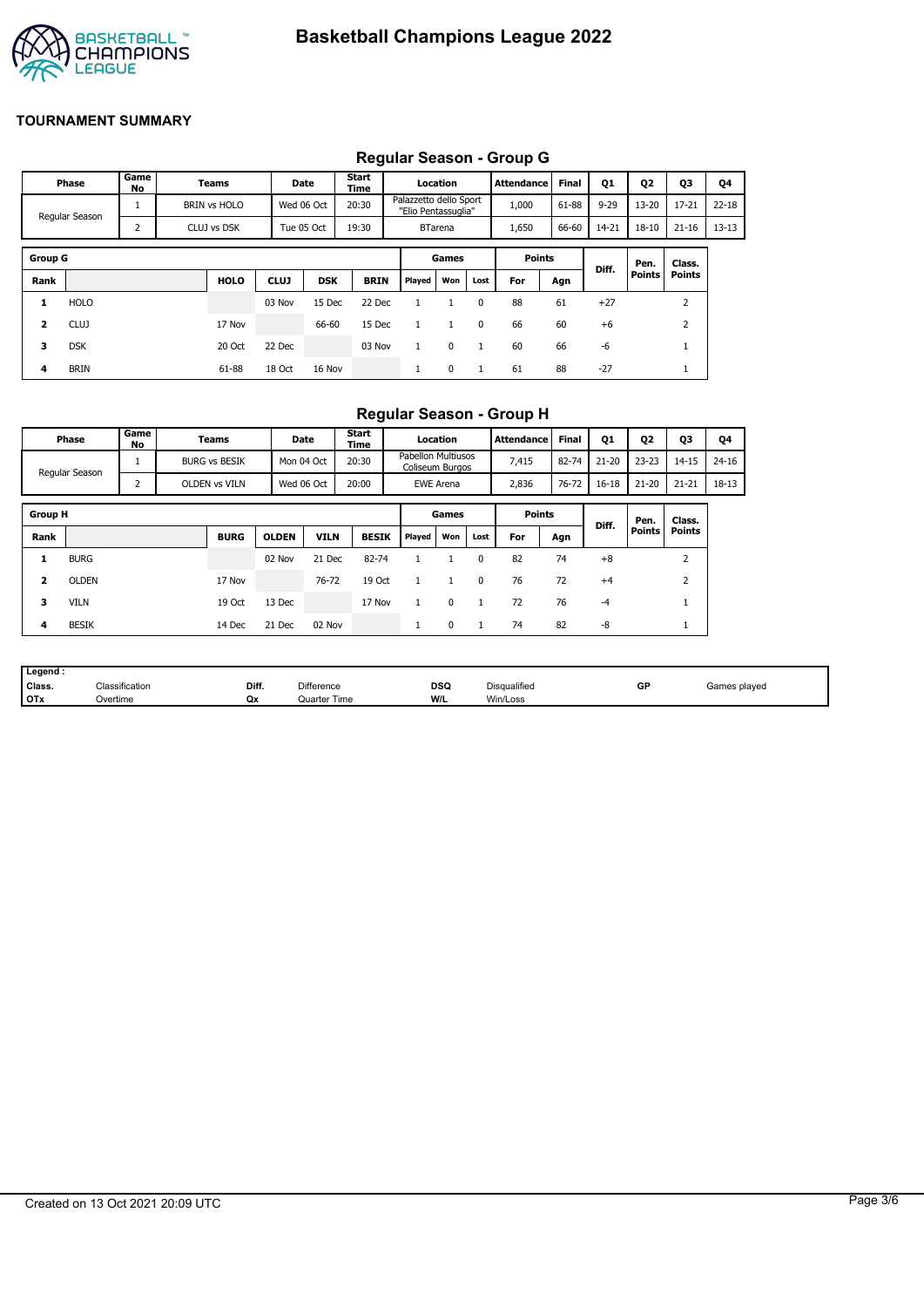

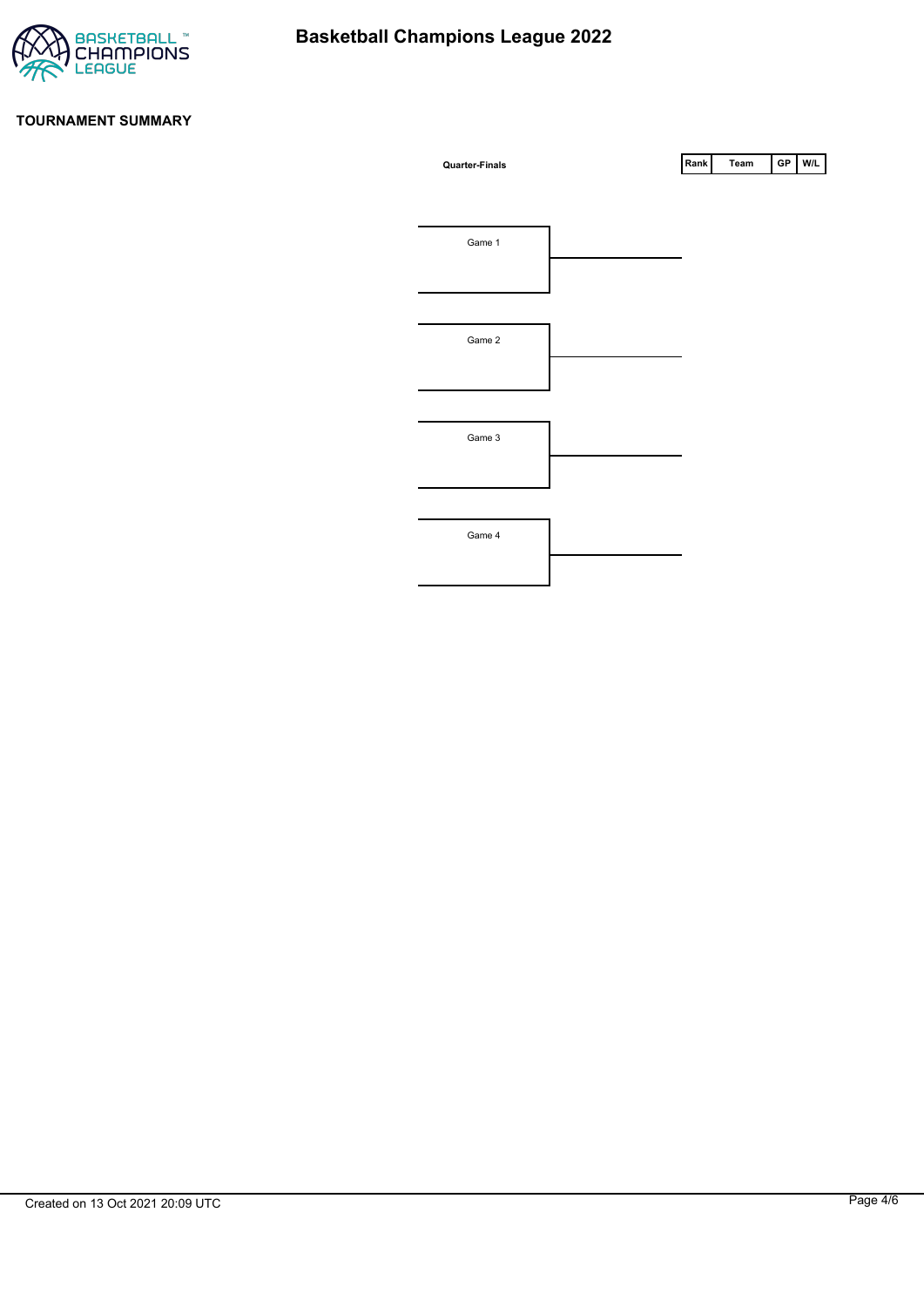

# **Basketball Champions League 2022**

#### **TOURNAMENT SUMMARY**

**Play-ins**

| Game 8 |  |
|--------|--|
|        |  |
|        |  |
| Game 7 |  |
|        |  |
|        |  |
| Game 6 |  |
|        |  |
|        |  |
| Game 5 |  |
|        |  |
|        |  |
| Game 4 |  |
|        |  |
|        |  |
|        |  |
| Game 3 |  |
|        |  |
|        |  |
| Game 2 |  |
|        |  |
|        |  |
| Game 1 |  |
|        |  |
|        |  |